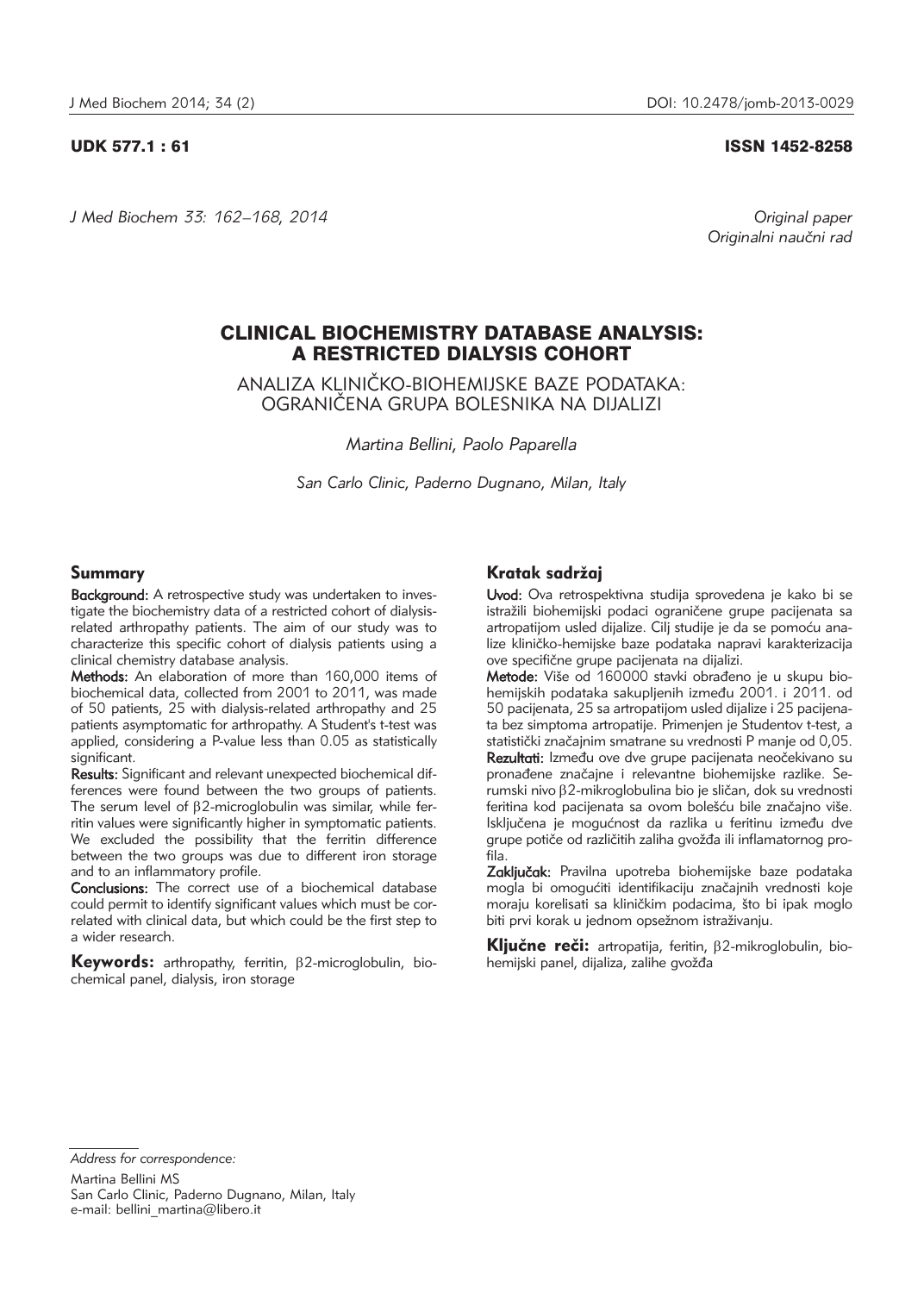## Introduction

An objective interpretation of the dialysis clinical biochemistry database is useful for the correct management of patients, especially complex cases such as those in a dialysis unit. An in-depth analysis of a large quantity of data could be helpful to find unexpected characteristics.

Dialysis-related arthropathy affects patients on maintenance hemodialysis treatment. Osteoarticular disease called renal osteodystrophy, which includes signs of secondary hyperparathyroidism, osteoporosis, osteosclerosis and osteomalacia (1, 2), is found in 80% of patients after ten years of dialysis. These patients show stiffness in the large joints, 64% show a restriction in movement, and 43% show carpal tunnel syndrome (3, 4) and, less frequently, cubital tunnel syndrome (5).

Caused by insufficient elimination during the therapy (6), beta-2-microglobulin deposits in the joints of patients, in the form of fibrils in the synovium, are known to be the main cause of this condition. Amyloid deposits were first found in the articular cartilage and were later found in the synovial membrane, joint capsule, and subchondral bone with a pathogenesis that was probably multifactorial, and related to the duration of renal failure, patient's age, age at the beginning of hemodialysis and duration of hemodialysis (7).

Our intention was to screen a large database of a restricted cohort of dialysis patients in order to study the behavior of biochemical analytes.

#### Subjects and Methods

A large computerized hospital database containing extensive clinical, laboratory and pathological information has been consulted.

A retrospective study was undertaken on 50 patients who had received hemodialysis for more than 10 years (range 10-30 years) and who had been monitored at the San Carlo Clinic of Paderno Dugnano (Milan) throughout their courses of hemodialysis. Twenty-five were symptomatic patients with surgical or instrumental diagnostic (radiological, sonographic and magnetic resonance) evidence of joint amyloidosis (group B), and twenty-five were included in a control group of asymptomatic patients (group A). Unfortunately, we could not demonstrate iron deposits through articular biopsy. The patients in the two different groups were standardized for age and gender: median age was  $73$  ( $\pm$ 16) and each group included 15 women and 10 men.

Clinical characteristics are described in *Table I*. All patients were Caucasian.

Table I Clinical characteristics of both groups of patients.

|                         |                                     | Group A<br>(Symptom-<br>atic) | Group B<br>(Asymp-<br>tomatic) |
|-------------------------|-------------------------------------|-------------------------------|--------------------------------|
| Causes of<br>chronic    | Kidney malformations                | 8%                            | 8%                             |
| renal<br>insufficiency  | Chronic interstitial<br>nephropathy | 12%                           | 4%                             |
|                         | Bilateral polycystic<br>disease     | 20%                           | 20%                            |
|                         | Vascular nephropathy                | 16%                           | 12%                            |
|                         | Renal calculosis                    | 4%                            | 4%                             |
|                         | IgA nephropathy                     | 12%                           | 4%                             |
|                         | Diabetic nephropathy                | 16%                           | 44%                            |
|                         | Partial nephrectomy                 | 12%                           | 4%                             |
| Therapy                 | Endovenous iron                     | 68%                           | 72%                            |
|                         | Erythropoietin                      | 76%                           | 76%                            |
|                         | Phosphorus binder                   | 80%                           | 84%                            |
|                         | Vitamin D                           | 76%                           | 72%                            |
|                         | Cinacalcet                          | 52%                           | 44%                            |
|                         | Paricalcitol                        | 44%                           | 48%                            |
| Kidney transplantations |                                     | 74%                           | 28%                            |

Diabetes, arterial hypertension, ischemic heart disease and cerebrovascular disease were present in both groups. Rheumatic diseases were not present.

A central venous catheter was used with patients from both groups.

Among the symptomatic patients, who underwent a more specific diagnostic investigation, we found acute monoarthritis or polyarthritis due to periarticular calcification, ruptured tendons from gout or pseudogout, and carpal tunnel syndrome. Carpal tunnel syndrome is treated by surgical release of the medial nerve. Fractures were present, namely: distal radius fracture, bilateral lesions of the rotator cuff, femoral fracture, and ischiopubic fracture.

The plasma level of analytes was recorded periodically from 2001 to 2011 as a routine procedure, for a total of 160,000 determinations. This represented our standard dialysis panel.

Particular attention was focused on: uremic toxicity parameters (urea, creatinine, uric acid), the parameters for bone and mineral pathophysiology (calcium, phosphate, vitamin D, PTH–parathyroid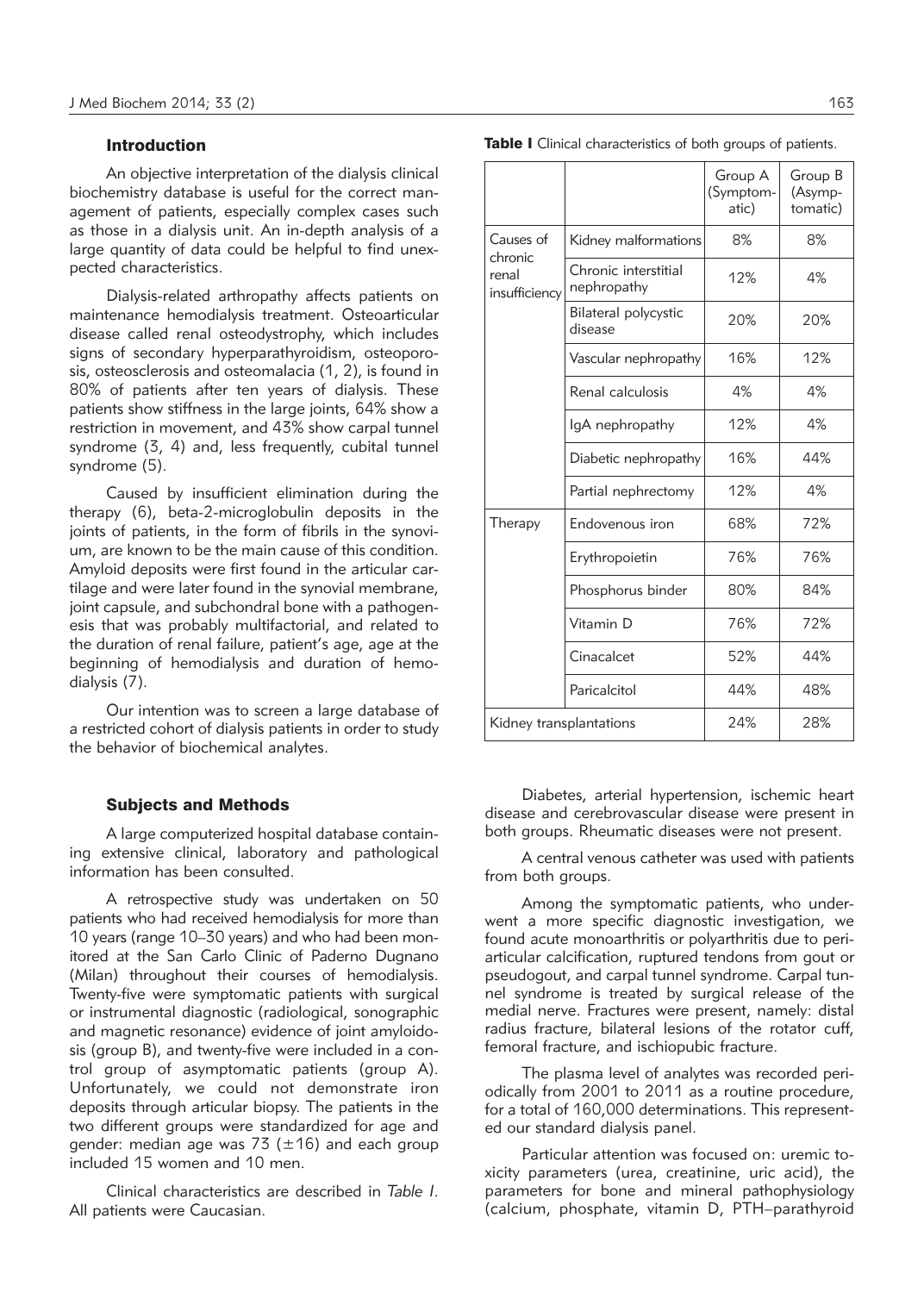| <b>Blood Test</b>                                  | Normal Values                                                           | <b>Expected Values for CKD</b>                          |
|----------------------------------------------------|-------------------------------------------------------------------------|---------------------------------------------------------|
| Albumin, g/L                                       | $35 - 50$                                                               | Goal: >4.0 BCG (preferred);<br>Lab normal BCP           |
| Bicarbonate [CO <sub>2</sub> ], mmol/L             | $21 - 30$                                                               | >22                                                     |
| Blood Urea Nitrogen [BUN], mmol/L                  | 1.1655-3.4965 mmol/L,<br>Expected ratio of BUN:<br>Creatinine $\sim 10$ | <100; depends on protein intake                         |
| Ca X PO <sub>4</sub> Product                       | <b>NA</b>                                                               | $<$ 55                                                  |
| Chloride [CI], mmol/L                              | 95-108                                                                  | Same                                                    |
| Creatinine, µmol/L                                 | 44.2-123.76                                                             | 1060.8-1768:<br>varies with muscle mass                 |
| Ferritin, pmol/L                                   | 26.9-674, male<br>22.47-337, female                                     | 224.7-1123.5 CKD 1-4;<br>$<$ 1123.5 evaluate            |
| Hematocrit [Hct], %                                | 45-52, male<br>37-46, female                                            | 30-36% if on erythropoiesis<br>stimulating agent (ESA)  |
| Hemoglobin, g/L                                    | 132-162, male<br>120-152, female                                        | 100-120 if on erythropoiesis<br>stimulating agent (ESA) |
| Magnesium [Mg], mmol/L                             | $0.65 - 0.98$                                                           | Same                                                    |
| Mean corpuscular volume [MCV]                      | 82-102, male<br>78-101, female                                          | Same                                                    |
| Parathyroid Hormone Level [PTH],<br>nq/mL          | $10 - 65$                                                               | Stage 3: 35-70; Stage 4: 70-110;<br>Stage 5: 150-300    |
| Phosphorus [PO4], mmol/L                           | $0.96 - 1.61$                                                           | Goal: 1.12 - 1.77 mmol/L                                |
| Platelet count, $\times$ 10 <sup>9</sup> /L        | 140-450                                                                 | Same                                                    |
| Potassium [K], mmol/L                              | $3.6 - 5$                                                               | Same                                                    |
| Red Blood Cells [RBC], 10 <sup>12</sup> /L         | 4.3-6.2, male<br>3.8-5.5, female                                        | Same                                                    |
| Reticulocyte count, %                              | $0.5 - 1.5$                                                             | Same                                                    |
| Sodium [Na], mmol/L                                | 133-145                                                                 | Same                                                    |
| Transferrin saturation [TSAT], %                   | 15-50%                                                                  | Goal: >20%                                              |
| White Blood Cell Count [WBC], × 10 <sup>6</sup> /L | $4.8 - 10.8$                                                            | Same                                                    |

| <b>Table II</b> Standard dialysis panel adopted at San Carlo Clinic for CKD (chronic kidney disease). |  |  |  |  |  |  |
|-------------------------------------------------------------------------------------------------------|--|--|--|--|--|--|
|-------------------------------------------------------------------------------------------------------|--|--|--|--|--|--|

hormone), inflammatory parameters (WBC  $-$  white blood cells, lymphocytes, neutrophils, platelets, ESR – erythrocyte sedimentation rate, CRP – C-reactive protein), anemia parameters (RBC – red blood cells, Hb – hemoglobin, MCV – mean corpuscular volume, MCH – mean corpuscular hemoglobin, MCHC – mean corpuscular hemoglobin concentration, CHr – reticulocyte hemoglobin content, iron), ferritin as a marker of iron storage, beta-2-microglobulin as an indicator of dialysis-related amyloid deposits.

Analytes were measured before the dialysis procedure, and relevant analytes are shown in *Table II*.

Particular attention was focused on  $\beta$ 2-microglobulin and on inflammatory, mineral concentration, iron storage and uremic toxicity parameters.

The significance of difference between groups was determined by unpaired Student's t-test. A Pvalue of <0.05 was considered statistically significant. Mean  $\pm$  SD is given for quantitative variables.

## **Results**

All symptomatic patients showed radiological, sonographic and magnetic resonance signs of periarticular small erosions and subcortical periarticular bone cysts, rotator cuff thickness and rotator cuff hyper-hypoechogenic deposit.

Uremic toxicity parameters (urea, creatinine, uric acid) and the parameters for bone and mineral pathophysiology (calcium, phosphate, vitamin D, PTH – parathyroid hormone) were similar in both patient groups (p>0.5) as shown in *Tables III* and *IV* respectively.

Uremic toxicity was evaluated by measurements of serum concentrations of small molecules (urea, creatinine, uric acid, phosphate) and it was excluded in both groups. Secondary hyperparathyroidism affected the totality of the cohort, and it was treated equally in the two groups.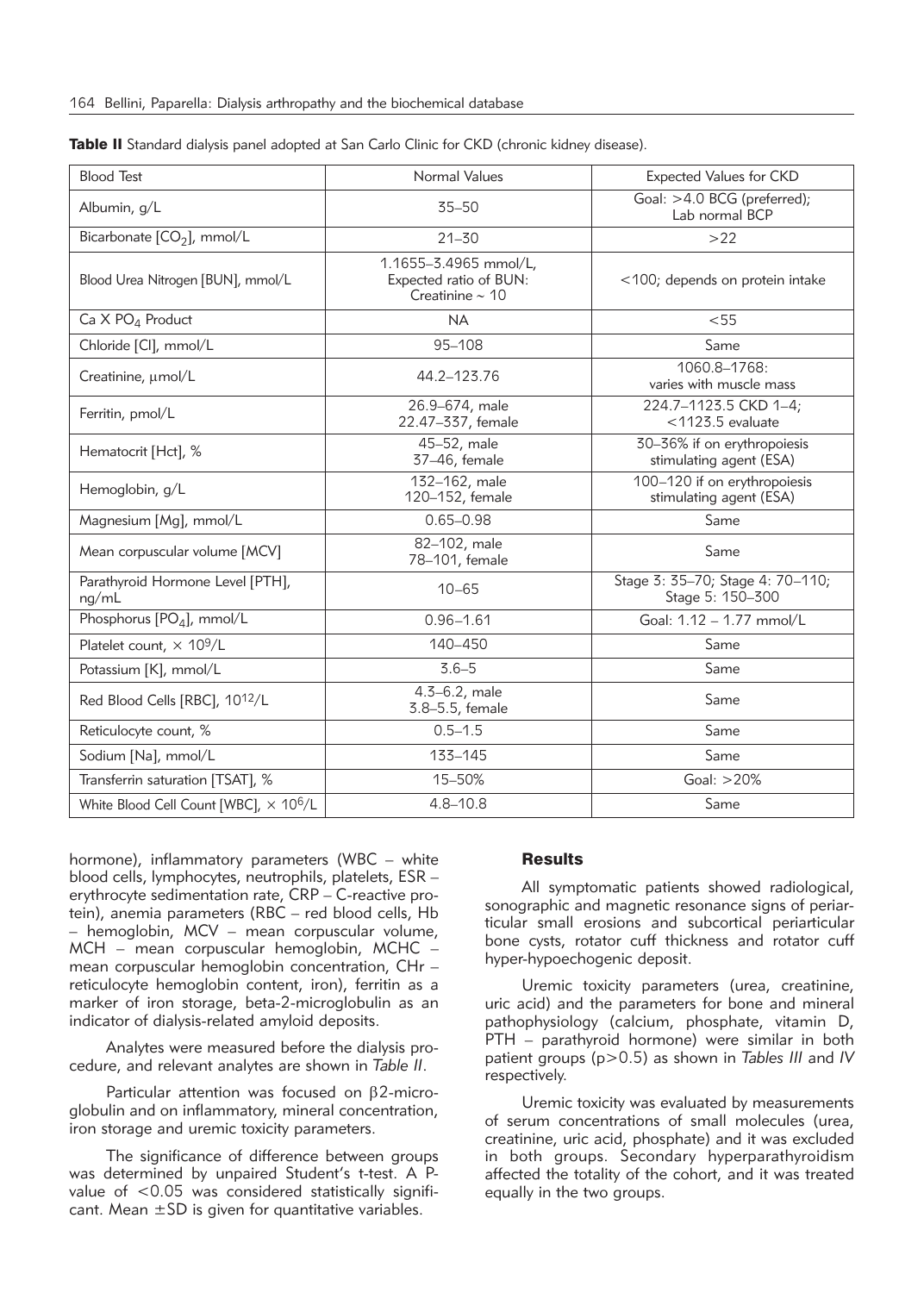| Group         | Urea, mmol/L     |       | Creatinine, µmol/L |      | Uric acid, µmol/L  |     |  |  |
|---------------|------------------|-------|--------------------|------|--------------------|-----|--|--|
|               | Mean $\pm$ SD    | N     | Mean $\pm$ SD      | N    | Mean $\pm$ SD      | N   |  |  |
| B<br>$(n=25)$ | $47.5 \pm 20$    | 1525  | $480 \pm 220$      | 1597 | $380.67 \pm 89.22$ | 443 |  |  |
| А<br>$(n=25)$ | $44.2 \pm 19.32$ | 1925  | $548.6 \pm 236.4$  | 1929 | $368.77 \pm 83.27$ | 436 |  |  |
| P value       |                  |       |                    |      |                    |     |  |  |
| B vs A        | >0.05            | >0.05 | >0.05              |      |                    |     |  |  |

Table III Urea, creatinine and uric acid values in our cohort of patients.

Table IV Calcium, phosphate, vitamin D and PTH values in our cohort of patients.

| Group        | Calcium, mmol/L  |      | Phosphate, mmol/L |      | Vitamin D, pmol/L |    | PTH, ng/L       |    |  |  |  |  |
|--------------|------------------|------|-------------------|------|-------------------|----|-----------------|----|--|--|--|--|
|              | Mean $\pm$ SD    | N    | Mean $\pm$ SD     | N    | Mean $\pm$ SD     | N  | Mean $\pm$ SD   | N  |  |  |  |  |
| $B(n=25)$    | $2.27 \pm 0.175$ | 1371 | $1.5 \pm 0.38$    | 1308 | $38.74 \pm 14$    | 62 | $263 \pm 91$    | 78 |  |  |  |  |
| A ( $n=25$ ) | $2.27 \pm 0.19$  | 2038 | $1.6 \pm 0.41$    | 1973 | $40.56 \pm 14.5$  | 42 | $275.15 \pm 94$ | 59 |  |  |  |  |
| P value      |                  |      |                   |      |                   |    |                 |    |  |  |  |  |
| B vs A       | >0.05            |      | >0.05             |      | >0.05             |    | >0.05           |    |  |  |  |  |

Table V Ferritin and beta-2-microglobulin values in our cohort of patients.

| Group                          | Ferritin, pmol/L           | Beta-2-microglobulin, g/L |                        |   |                    |       |
|--------------------------------|----------------------------|---------------------------|------------------------|---|--------------------|-------|
|                                | Women                      | Men                       |                        |   |                    |       |
|                                | Mean $\pm$ SD              | N                         | Mean $\pm$ SD          | N | Mean $\pm$ SD      | N     |
| $B(n=25)$                      | $553.28 \pm 120$<br>219    |                           | 314<br>$660 \pm 176$   |   | $0.313 \pm 0.0107$ | 60    |
| A ( $n=25$ )                   | 252<br>$1030.17 \pm 123.3$ |                           | 349<br>$900 \pm 161.2$ |   | $0.3324 \pm 0.08$  | 54    |
| P value                        |                            |                           |                        |   |                    |       |
| Asymptomatic<br>vs Symptomatic | < 0.01                     |                           | < 0.01                 |   | >0.05              | >0.05 |

| Table VI Iron panel, except ferritin values. |  |  |  |  |  |
|----------------------------------------------|--|--|--|--|--|
|----------------------------------------------|--|--|--|--|--|

| Group                    | <b>MCHC</b>             |   | Chr                                                                                                 |     | <b>MCH</b>                                                |   | Hemoglobin, g/L |   | Iron, $q/L$ |   | MCV, µmol/L              |   |
|--------------------------|-------------------------|---|-----------------------------------------------------------------------------------------------------|-----|-----------------------------------------------------------|---|-----------------|---|-------------|---|--------------------------|---|
|                          | $Mean \pm SD$           | N | $Mean \pm SD$                                                                                       | N   | $Mean \pm SD$                                             | N | $Mean \pm SD$   | N | Mean±SD     | N | $Mean \pm SD$            | N |
| <sup>B</sup><br>$(n=25)$ | $32.17 \pm 1.46$   2320 |   | $32.44 \pm 2.6$                                                                                     | 967 | $ 29.89 \pm 2.44 2320 113 \pm 13.5 2320 8.77 \pm 3.9 353$ |   |                 |   |             |   | $92.9 \pm 6.25$  2320    |   |
| A<br>$(n=25)$            |                         |   | $32.29 \pm 1.49$   2497   32.17 $\pm$ 3.24   3097   29.67 $\pm$ 3.28   3097   112.8 $\pm$ 14   3097 |     |                                                           |   |                 |   | $9.2 \pm 5$ |   | 1905 91.75 ± 8.27   2040 |   |
| P value                  |                         |   |                                                                                                     |     |                                                           |   |                 |   |             |   |                          |   |
| B vs A                   | >0.05<br>>0.05          |   | >0.05                                                                                               |     | >0.05                                                     |   | >0.05           |   | >0.05       |   |                          |   |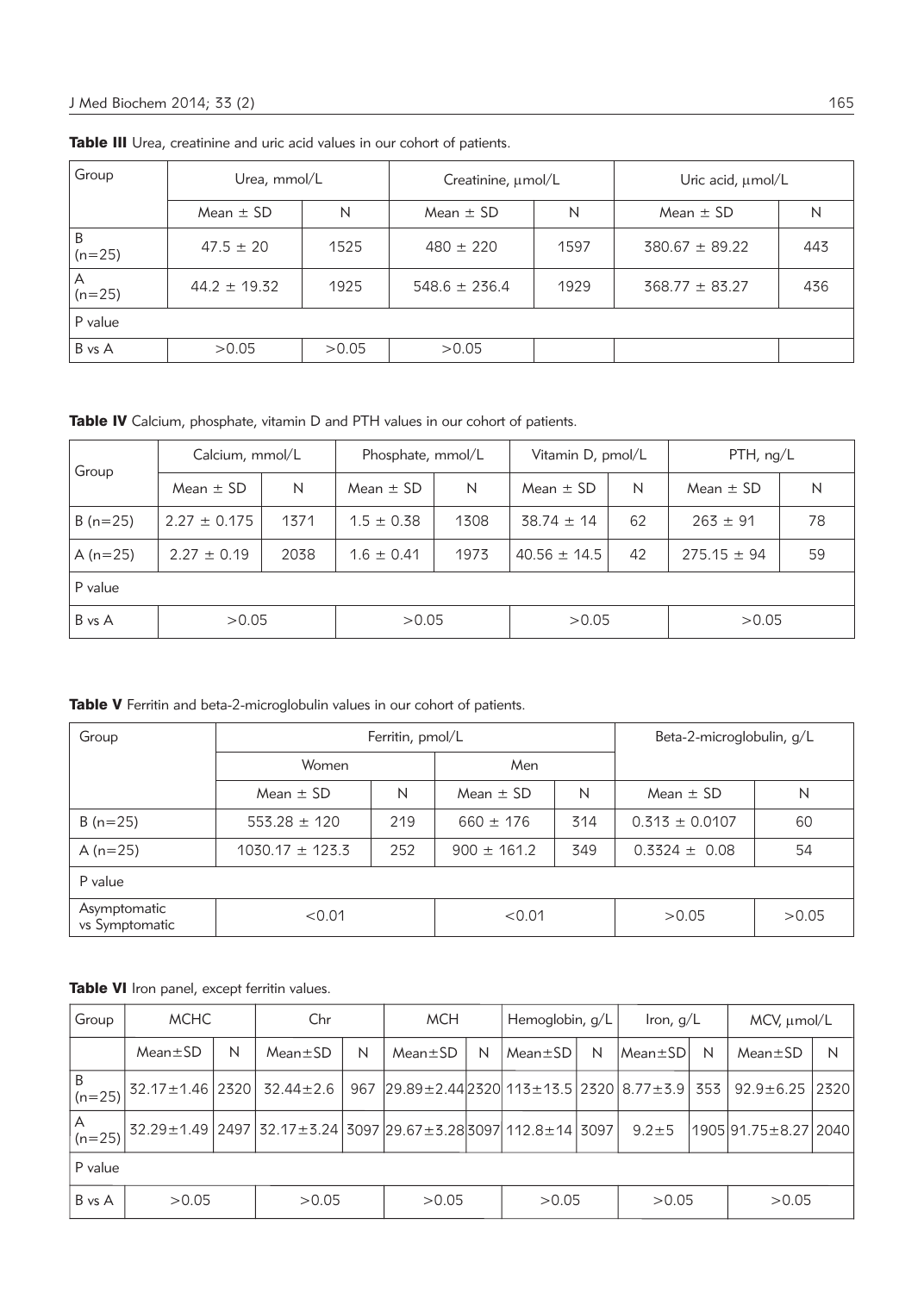| Group         | White cells<br>$\times$ 10 <sup>9</sup> /L |   | <b>Neutrophils</b><br>Lymphocytes<br>$\times$ 10 <sup>9</sup> /I<br>$\times$ 10 <sup>9</sup> /L |   | Platelet<br>$\times$ 10 <sup>9</sup> /L |   | <b>ESR</b>                                                                                       |   | <b>PCR</b>    |       |            |      |  |
|---------------|--------------------------------------------|---|-------------------------------------------------------------------------------------------------|---|-----------------------------------------|---|--------------------------------------------------------------------------------------------------|---|---------------|-------|------------|------|--|
|               | $Mean \pm SD$                              | N | $Mean \pm SD$                                                                                   | N | $Mean \pm SD$                           | N | $Mean \pm SD$                                                                                    | N | $Mean \pm SD$ | N     | ∣Mean±SD   | N    |  |
| B<br>$(n=25)$ |                                            |   |                                                                                                 |   |                                         |   | $6.88 \pm 2.4$   2320   24.42 $\pm 8.2$   1975   64.8 $\pm 9.34$   1975   224.84 $\pm 77$   2320 |   | $81 + 30$     | 15351 | $2.08 + 4$ | 1780 |  |
| A<br>$(n=25)$ |                                            |   | $7.42 \pm 2.25$ 2497 22.09 $\pm$ 5.81 2092                                                      |   | $68 + 7$                                |   | 2092   239.38±78   2797   71.17±28.5   1905   2.02±3.74   2040                                   |   |               |       |            |      |  |
| P value       |                                            |   |                                                                                                 |   |                                         |   |                                                                                                  |   |               |       |            |      |  |
| <b>B</b> VS A | >0.05                                      |   | >0.05                                                                                           |   | >0.05                                   |   | >0.05                                                                                            |   | >0.05         |       | >0.05      |      |  |

Table VII Inflammatory panel, except ferritin values.

The  $\beta$ 2-microglobulin level was normal in both patient groups ( $p > 0.5$ ). We observed a statistical difference in serum ferritin mean values ( $p < 0.01$ ) as shown in *Table V.*

Due to these results, we decided to investigate the different roles of serum ferritin, within an inflammatory and an iron panel. We obtained more accurate results through the elaboration of compared data in a temporal window of seven days.

The iron panel included analytes that are known to be iron status indicators such as MCHC, Chr, MCH, hemoglobin, iron itself, MCV and ferritin. The inflammatory panel included white cells, lymphocytes, neutrophils, platelets, ESR and CRP. Neither of the panels showed any differences in ferritin behavior. The values are reported in *Tables VI* and *VII*.

## **Discussion**

The discussion of laboratory values related to dialysis is basic to the management of the pathology aspect. Examination of the complex relationship between calcium, phosphorus, vitamin D and PTH allows to review bone and mineral pathophysiology, and to determine the treatment of bone and mineral abnormalities with medications and surgery. During the progression of renal failure, the kidney's excretion of phosphorus decreases, causing serum phosphorus to increase. The kidney does not reabsorb calcium and vitamin D is not activated, causing decreased serum calcium levels and parathyroid gland hypertrophy and hyperplasia. Decreased serum calcium and increased serum phosphorus levels cause increased secretion of PTH. So, first of all, a thorough analysis of the biochemical database permits a better definition of the renal failure stage and biochemical parameters, which are helpful for therapy.

When interpreting the results, RDW (red cell distribution width), MCV (mean corpuscular volume) and MCHCH (mean corpuscular hemoglobin concentration) are extremely important to anemia management.

When examining the iron study results, focusing on iron saturation and ferritin is indispensable, too. A high ferritin level does not necessarily indicate adequate iron stores; many factors can increase ferritin levels (recent iron infusion, infection, inflammation, autoimmune disorders, malignancy, blood transfusions).

Moreover, personalized medicine aims to provide information that allows the right treatment option to be given to the right patient. The first step in this approach is to find relevant subtypes of patients for which a different treatment strategy would clearly be beneficial. In our study, we were able to define two different groups of dialysis patients, differentiated by clinical and biochemical aspects.

Unexpectedly, we found a different behavior of ferritin in respect of  $\beta$ 2-microglobulin values. Even though recent literature has focused on  $\beta$ 2-microglobulin deposits, in 1986 Cary et al. (8) included the hypothesis of iron involvement. They found synovial hemosiderin deposits in stromal macrophages and connective tissue, with smaller amounts in lining cells. These iron deposits may also cause arthropathy. Subsequently, scientists tried to define the role of iron status indicators (9, 10), but they did not consider a complete biochemical panel.

Different reports regarding the connection between the level of  $\beta$ 2-microglobulin and joint symptoms have been published: Chattopadhyay et al. (11) found the  $\beta$ 2-microglobulin level was raised in all patients; Nagi et al. (12) found no connection between the plasmatic level of  $\beta$ 2-microglobulin and detachment of the capsule bone (joint effusion), which is one of the most important parameters of painful shoulder in dialyzed patients; Baldrati et al. (13) found no connection between the plasmatic level of  $\beta$ 2-microglobulin in patients with dialysis-related amyloidosis and dialyzed patients without it; Sethi et al. (14) reported that the plasmatic level of  $\beta$ 2-microglobulin was higher in patients with arthropathy than in dialyzed patients without it. Serum  $\beta$ 2-microglobulin seems to be an inconstant indicator of dialy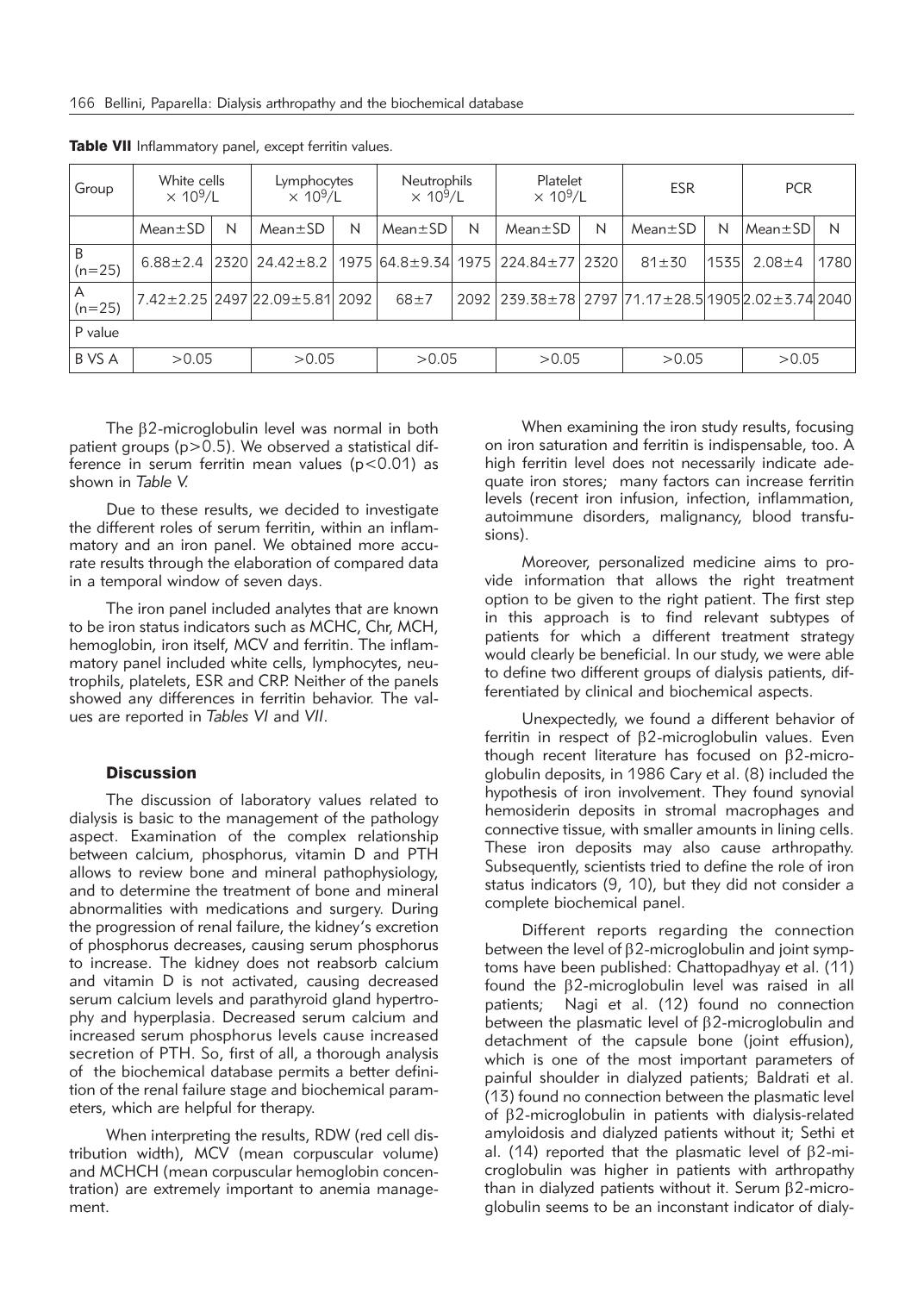sis-related arthropathy. In our study, this common arthropathy dialysis-related indicator,  $\beta$ 2-microglobulin (15, 16), was similar in the two groups.

There are only a few reports concerning ferritin levels in chronic hemodialysis patients; we found them statistically different in our two groups.

Brown et al. (10) measured isolated ferritin levels, showing that the four patients in their study with the most severe dialysis arthropathy had higher values. However, Hurst et al. (9) showed that there was a wide scatter in serum ferritin levels in patients with large joint chronic synovitis, and these levels were not different to those in patients without synovitis. Ferritin levels seem to be inconstant too, but it is important to underline that previous researchers have not improved the complete iron storage biochemical panel and no one has standardized patients from the clinical point of view.

To correctly study biochemical analytes, first it is necessary to standardize the dialysis patients in terms of: gender, age, years of dialysis, therapy panel, kidney transplantation, comorbidity (diabetes mellitus, arterial hypertension, ischemic heart disease, cerebrovascular disease, peripheral vascular disease), and then secondary hyperparathyroidism in order to guarantee the best available homogeneity in the two

### **References**

- 1. McDonald SP, Coates PTH, Disney APS. Amyloid, advanced glycation end products, and dialysis related arthropathy. Ann Rheum Dis 1998; 57: 193–5.
- 2. Otsubo S, Kimata N, Okutsu I, Oshikawa K, Ueda S, Sugimoto H, et al. Characteristics of dialysis-related amyloidosis in patients on haemodialysis therapy for more than 30 years. Nephrol Dial Transplant 2009; 24(5): 1593–8.
- 3. Kelly A, Apostle K, Sanders D, Bailey H. Musculoskeletal pain in dialysis-related amyloidosis. Can J Surg 2007; 50(4): 305–6.
- 4. Jadoul M, Garbar C, Vanholder R, Sennesael J, Michel C, Robert A, et al. Prevalence of histological beta2-microglobulin amyloidosis in CAPD patients compared with hemodialysis patients. Kidney Int 1998; 54(3): 956–9.
- 5. Shinohara T, Tatebe M, Okui N, Yamamoto M, Kurimoto S, Hirata H. Cubital tunnel syndrome caused by amyloid elbow arthropathy in long-term hemodialysis patients: report of 4 cases.
- 6. Barisić I, Ljutić D, Vlak T, Bekavac J, Perić I, Mise K, et al. Beta2-microglobulin plasma level and painful shoulder in hemodialysed patients. Coll Antropol 2010; 34 Suppl 1: 315–20.
- 7. Kessler M, Netter P, Azoulay E, Mayeux D, Pere P, Gaucher A. Dialysis-associated arthropathy: a multicentre survey of 171 patients receiving haemodialysis for

groups. These parameters were similar in both our groups.

The serum level of inorganic phosphate, which is related to bone metabolism and to abnormalities in bone mineral density and which is a known disorder in dialysis patients (17, 20), was similar in the two groups. Due to the groups' homogeneity, we can exclude the role of the central venous catheter (which is known to be a potential source of inflammation) as a cause of differences in ferritin mean values in the two groups (15).

Even if our research has some limitations, such as the small number of patients, we are the first to describe a complete panel to investigate the biochemical and clinical characteristics of these patients from a different point of view using a wide database. This leads us to speculate that the different ferritin behavior in our symptomatic patients is independent of iron storage and inflammatory aspects. The result opens a new area of research for future investigation, and database analysis could be helpful in this context.

## Conflict of interest statement

The authors stated that there are no conflicts of interest regarding the publication of this article.

over 10 years. The cooperative group on dialysis-associated arthropathy. Br J Rheumatol 1992; 31(3): 157–62.

- 8. Cary NRB, Sethi D, Brown EA, Erhardt CC, Woodrow DF, Gower PE. Dialysis arthropathy: amyloid or iron? Br Med J 1986; 293: 1392–4.
- 9. Hurst NP, Van Den Berg R, Disney A, Alcock M, Albertyn L, Green M, et al. Dialysis related arthropathy: a survey of 95 patients receiving chronic haemodialysis with special reference to β2-microglobulin related amyloidosis. Annals of the Rheumatic Disease 1989; 48: 409–20.
- 10. Brown EA, Arnold IR, Gower PE. Dialysis arthropathy: complication of long term treatment with haemodialysis. Br Med J (Clin Res Ed) 1986; 18; 292(6514): 163–6.
- 11. Chattopadhyay C, Ackrill P, Clague RB. The shoulder pain syndrome and soft-tissue abnormalities in patients on long-term haemodialysis. Br J Rheumatol 1987; 26(3): 181–7.
- 12. Nagi S, Kita Y, Uchita K, Abe T. Ultrasonographic evaluation of shoulder joints in hemodialysis patients. Nippon Jinzo Gakkai Shi 1995; 37(1): 29–34.
- 13. Baldrati L, Brunetti L, Rocchi A, Bonsanto R, Docci D, Turci F. Osteo-articular amyloidosis caused by dialysis. Clinical and radiological aspects. Minerva Med 1990; 81(10): 679–82.